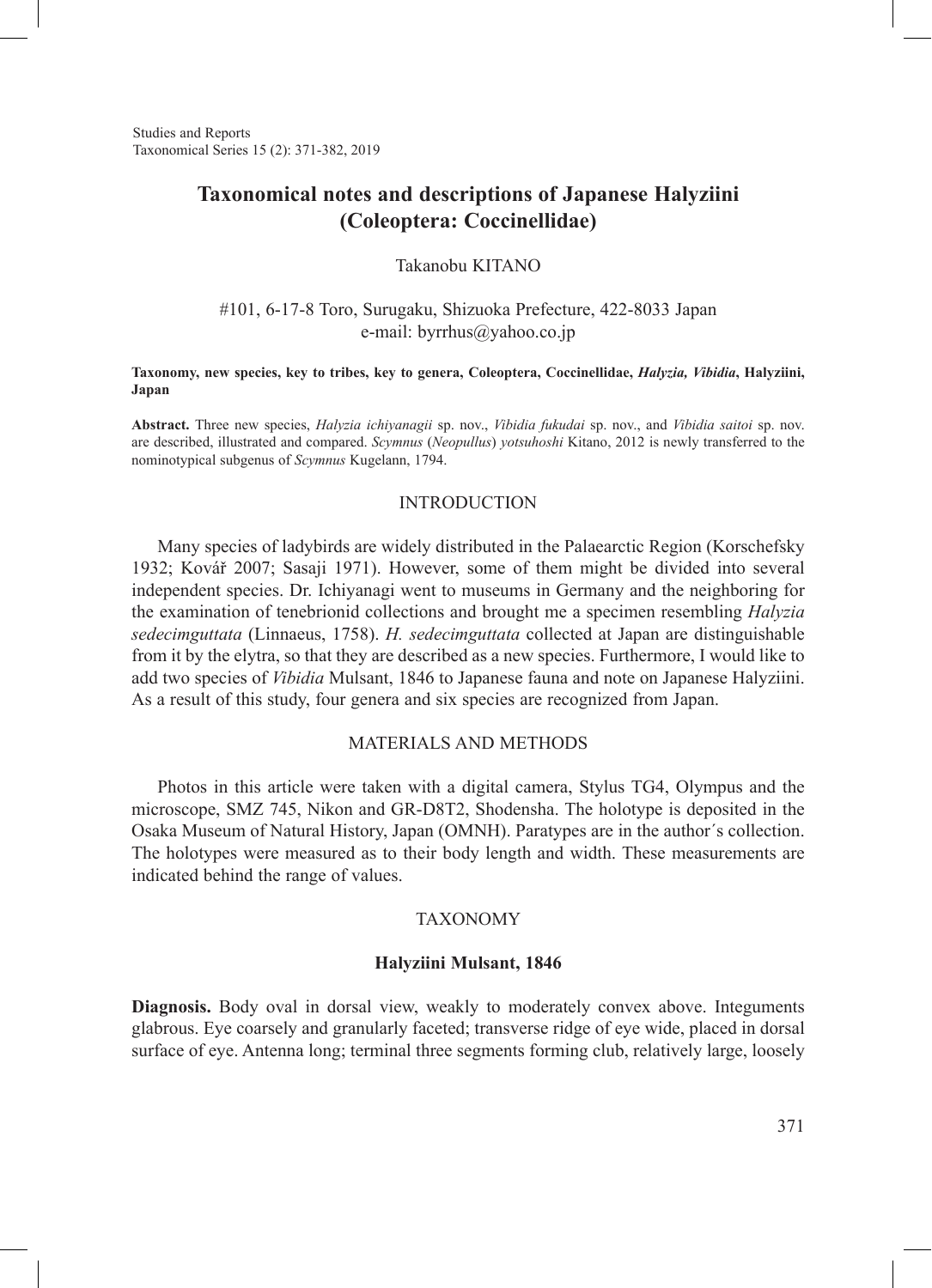articulated. Mandible bifid at apex, finely to coarsely serrate along ventral margin. Terminal segment of maxillary palpi moderately to strongly dilated. Terminal segment of labial palpi tumid, pyriform. Pronotum transverse, weakly convex above, with translucent area along anterior margin; anterior corner weakly prominent. Prosternum T-shaped, constricted, not concealing mouthparts. Tibia slender, simple, without apical spurs. Abdomen: first exposed sternite relatively short, slightly longer than second; abdominal femoral line almost reaching hind margin of the first visible sternite.

**Included genera.** *Halyzia* Mulsant, 1846, *Macroilleis* Miyatake, 1965, *Vibidia* Mulsant, 1846, *Thea* Mulsant, 1846, *Illeis* Mulant, 1850, *Kiiro* Kitano, 2014, *Psyllobora* Chevorolat, 1837

**Note.** Halyziini resembles Coccinellini Latreille, 1807 by having the glabrous and colorful integument, the large transverse ridge of eye, and the narrow area between mesocoxae. However, it is distinguishable from most of the latter by the deeply inserted head into the prothorax, the developed antennal club, the serrate edge of the mandible, the tumid terminal segment of labial palpi, the transparent anterior area of pronotum, and weakly prominent anterior corner of pronotum. Mulsant (1850) revised Coccinellidae including Halyziaires. Korschefsky (1932) treated some genera of Halyziaires as members of Coccinellini. Sasaji (1968) distinguished Psylloborini Casey, 1899 from Coccinellini as follow: Anterior margin of clypeus truncate without an anterior projection on each side; antennal insertion more frontally situated, mandible often with a multi-denticulate tip but not always; anterior margin of pronotum weakly sinuate and with rounded corners; maxillary galea quadrate. Korschefsky (1932) and Sasaji (1971) recognized Halyziini was a junior synonym of Psylloborini. Psylloborini of Korschefsky (1932) was composed of many genera, and some of them were not studied in this paper. Most genera of Sasaji's Psylloborini (1968) are contained in Halyziini referred here.

Halyziini of Japan might be divided into two or three groups. The group 1 consists of *Hayzia, Macroilleis, Thea*, and *Vibidia*. They have the apical flagellum on the sipho. The group 2 consists of *Illeis* and *Kiiro* which lack the apical flagellum of the sipho. According to figures in the original description, *Eothea* Iablokoff-Khnzorian, 1986 has a resembling sipho, so it might belong to group 2. These two groups have the large transverse ridge of eye and the symmetrical tegmen. I hesitate to include *Psyllobora vigintimaculata* (Say, 1824) in these two groups since it has a small transverse ridge of eye, short prosternum, and asymmetric tegmen. Members of *Psyllobora* are diverse in the structure of male genitalia. According to González and Almeida (2017) some species of *Psyllobora* have symmetrical tegmen.

### *Halyzia* **Mulsant, 1846**

This genus resembles *Macroilleis* Miyatake, 1965 by having the large body and the appendices of siphonal apex. However, it is distinguished from the latter by the smaller eye and weakly dilated terminal segment of maxillary palpi. Perhaps one species occurs in Japan.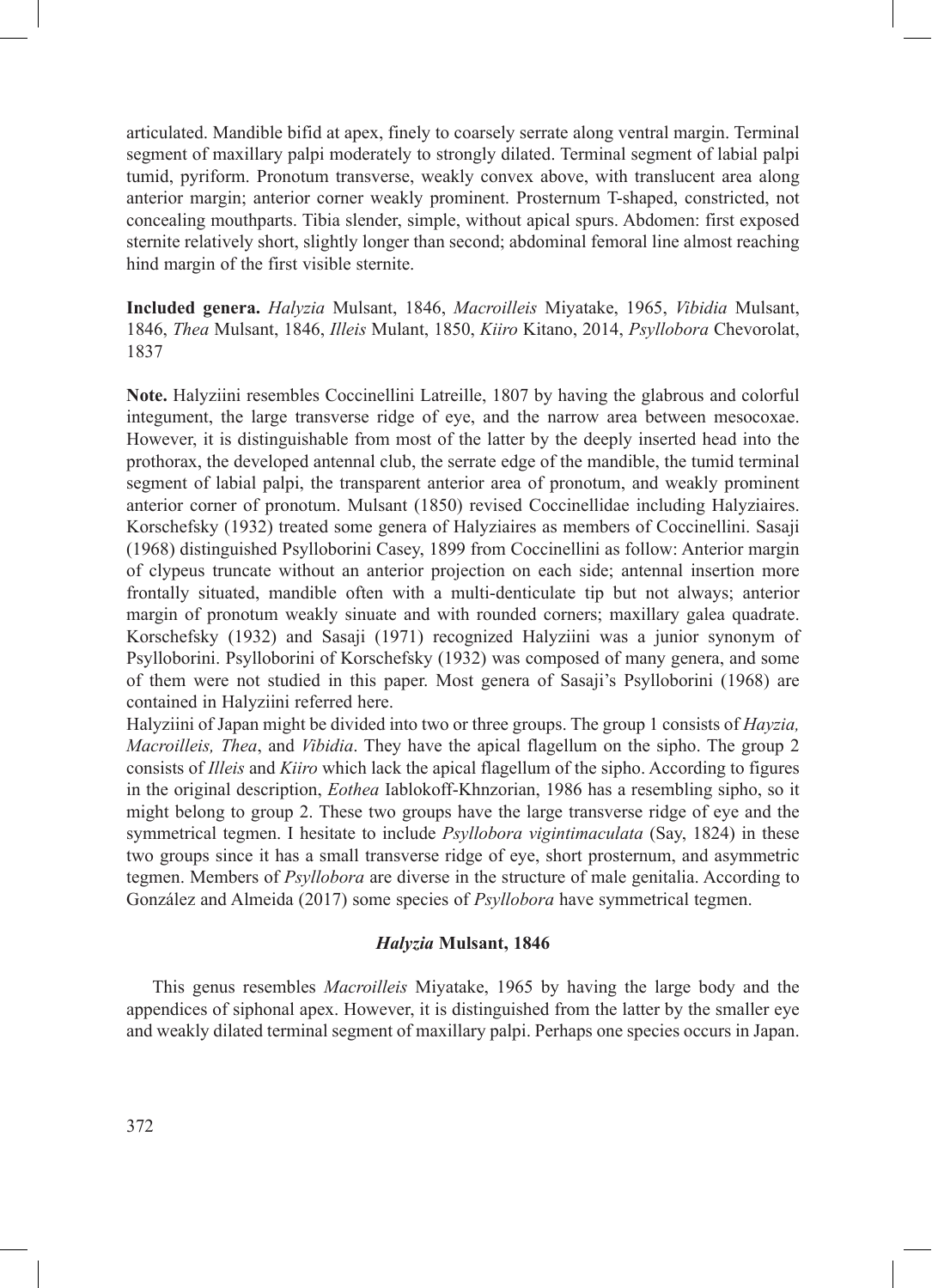### *Halyzia sedecimguttata* **(Linnaeus, 1758)**

This species was recorded from Japan by Kurisaki (1923) for the first time. However, I have examined no specimen collected in Japan. Most of the records might be based on *H. ichiyangagii*.

## *Halyzia ichiyanagii* **sp. nov.** (Fig. 1)

**Type material.** Holotype (♂): Nukumitouge, Neo, Motosushi, Gifu, Japan, 15.VIII.1998, K. Toyoshima leg. Paratypes: (5 spec.): Aizankei, Kamikawagun, Hokkaido, Japan, 43°43'11.3"N, 142°48'49.7"E, 2.VII.2016, Y. Sakamoto leg.; (1 spec.): Naeba, 26.VII.1971, K. Masumoto leg.; (1 spec.): Yasya-ike, Imajo-cho, Fukui, Japan, 18.VI.1978, M. Saito leg.; (1 spec.): Karikomi-no-ike, Oono-shi, Fukui, 23.V.1982, M. Saito leg.; (3 spec.): Hiwada, Takanemachi, Takayamashi, Gifu, 5.VIII.2005, K. Toyoshima leg.; (1 spec.): Mt. Narabara, Imabarishi, Ehime, 2.VI.2006, T. Kitano leg.; (4 spec.): Shikoku Karst, Tengukogen, 18.VIII.2010, S. Matsuo leg.; (8 spec.): Tengukogen, Kumakogencho, Ehime, 17-18.VIII.2010, R. Nitta leg.

**Description.** Male. Body large, 5.5-6.3 (5.5) mm in length, 4.4-4.6 (4.6) mm in width. Color orange brown; head, lateral part of pronotum, mesepimeron, and metepisternum brownish white; external margin of pronotum and elytra translucent; elytron with 8 brownish white spots. Integument glabrous. Head concealed by pronotum, flat on disc, shallowly emarginate at antennal insertion; punctures inconspicuous; clypeus truncate, not emarginate; interval of eyes as wide as labrum; eye coarsely and granularly faceted; transverse ridge of eyes broad, placed in dorsal surface; antennae 11-segmented, longer than head width; scape tumid, elongate; pedicel moniliform, smaller than scape; flagellum filiform; club weakly serrate, composed of three segment; terminal segment elongate oval; mandible bifid, sharply serrate at external margin; serration directed inward. Pronotum transverse, weakly convex above, shagreened, densely and finely punctate, weakly emarginate at anterior margin; punctures denser than those of elytra; each corner rounded; lateral area weakly concave. Elytra weakly convex above, finely punctate; side evenly explanate except for narrower caudal area, gently tapering apicad. Elytral epipleuron concave inward without deep depression for receiving tip of hind leg. Epipleuron of pronotum weakly concave. Prosternum with weak carinae on sides of prosternal process, not extending to disc. Anterior margin of mesosternum weakly arcuate. Metasternum convex below at posterior area. Legs: tibiae slender, simple, without apical spurs; claws with basal quadrate appendix; appendix half times as long as claws. Abdomen: first exposed sternite with weakly impressed femoral lines, 1.5 times as long as second; sixth sternite emarginate at posterior margin. Male genitalia: siphonal apex with a translucent long flagellum and pigmented short sclerites; outer sclerite short; inner sclerite long, recurved; siphonal tube strongly curving at basal part; siphonal capsule distinct; outer branch somewhat larger than inner branch.

**Females.** 5.3-6.1 mm in length; 3.9-4.7 mm in width. Closely resembling male. Sixth sternite faintly exposed, not emarginate at apex. Female genitalia: spermatheca branched at base; infundibulum absent; duct between bursa copulatrix and spermatheca not pigmented.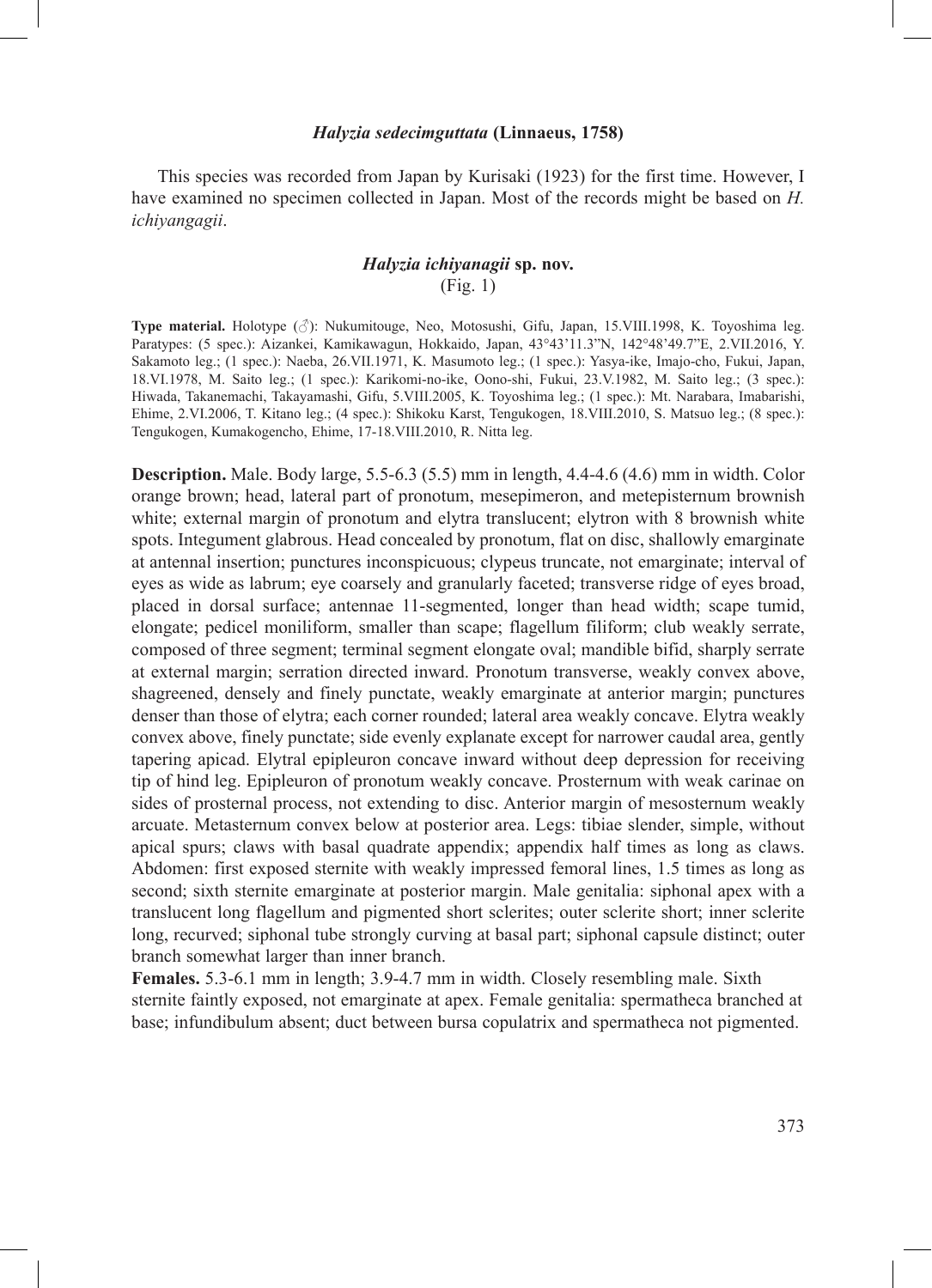**Differential diagnosis.** This species has a narrow explanate area of elytra, while *H. sedecimguttata* has a broad elytral explanate area. The male genitalia of both species are alike. Furthermore, this species resembles the individuals occurring within Eastern Russia and China by having the simple elytral form. Their elytral spots are contiguous longitudinally, while the spots of *H. ichiyanagii* are separated.

**Etymology.** The specific epithet is dedicated to Takashi Ichiyanagi who is a specialist in Tenebrionidae.

#### *Vibidia* **Mulsant, 1846**

Crotch (1874) sunk this genus into a junior synonym of *Thea* Mulsant, 1846. These two genera are alike except for color arrangement. It should be difficult to identify members of *Vibidia* without examination of the structure of male genitalia. The identification of female specimens is difficult in many species. Two species described here are based on male specimens only.

## *Vibidia duodecimguttata* **(Poda, 1762)**

(Figs. 4, 5)

Closely resembling *V. fukudai* sp. nov. Male genitalia: siphonal apex with well pigmented sclerite wrapped with translucent membrane; inner branch of siphonal capsule slightly smaller than outer branch; outer branch as long as apical pigmented sclerite; median piece of tegmen parallel-sided in basal part, with one oblique process arising from base of apical curving which is occupying apical 1/2.

This species was recorded from many countries of the Palaearctic region. Lewis (1873) recorded it from Yokohama, Japan based on the specimens determined by Crotch. Sasaji (1971) recorded it from Hokkaido, Honshu, Shikoku and Kyushu of Japan. However, I have examined no specimen collected in Japan. Most records from Japan might be based on *Vibidia saitoi* and *V. fukudai*. I tentatively identify German specimens which I have examined as *V. duodecimguttata* based on the presence of only one valid name.

## *Vibidia fukudai* **sp. nov.** (Figs. 2, 6, 7)

**Type material.** Holotype (♂): Mt. Koubou, Hadanoshi, Kanagawaken, Japan, 9.IV.2016, Y. Fukuda leg. Paratypes: (1 spec.): TUA, Funako, Atsugishi, Kanagawa, 20.XI.2016, Y. Fukuda leg.; (2 spec.): Inagichuokouen, Nagamine, Inagishi, Tokyo, 35°37'59.0"N, 139°29'17.6"E, 22.IV.2017, Y. Sakamoto leg.; (1 spec.): Koubeshi, Hyougo, 7.VII.1989, M. N, M. T. & K. T. leg.

**Description.** Male. Body large, 3.5-3.8 (3.8) mm in length, 2.8-3.0 (3.0) mm in width. Color orange brown; head, mesepimeron, and metepisternum brownish white; external margin of pronotum and elytra translucent; lateral part of pronotum with two brownish white spots; elytron with 6 brownish white spots. Integument glabrous. Head concealed by pronotum,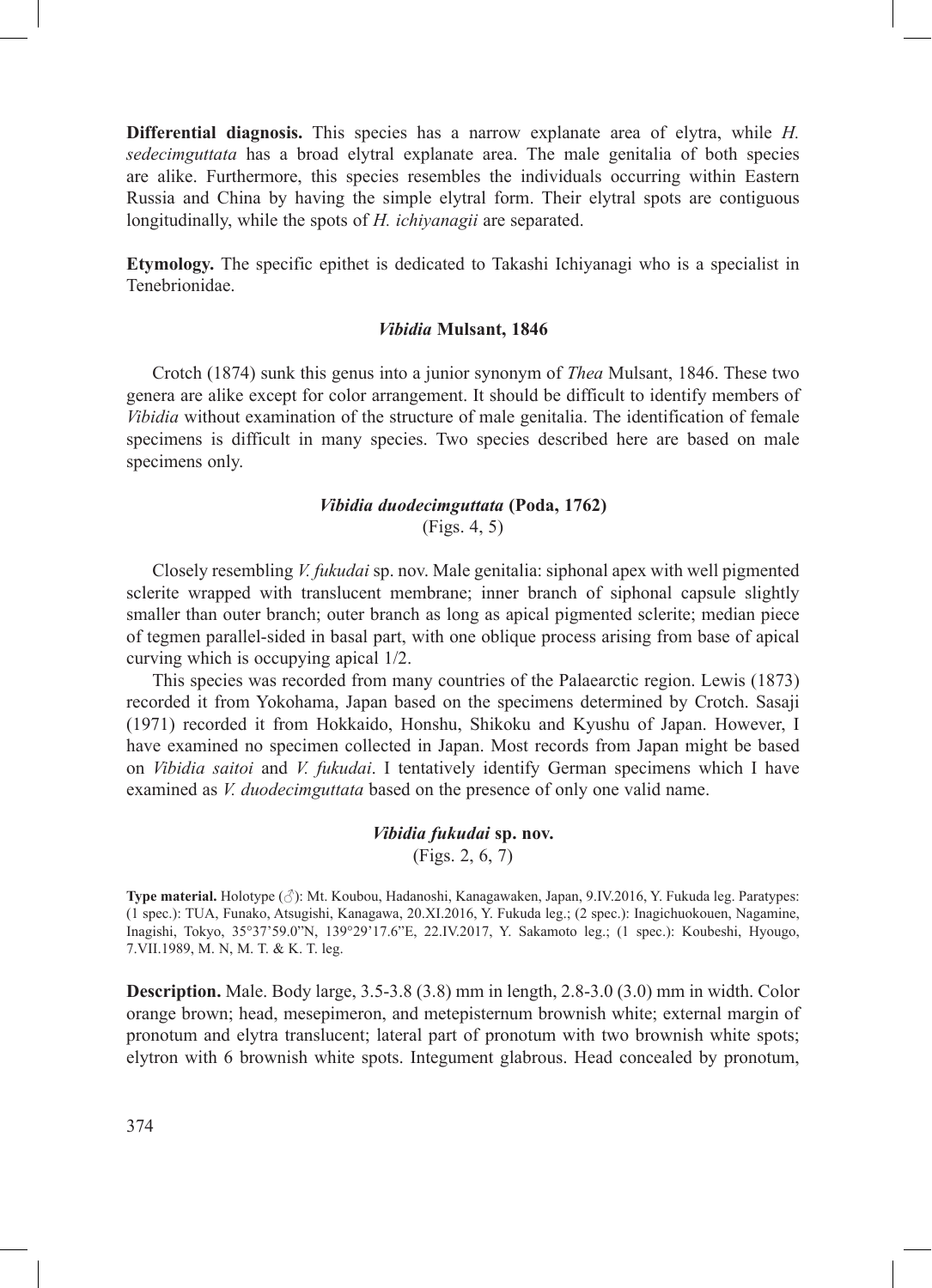flat on disc, shallowly punctate, emarginate at antennal insertion; clypeus truncate, rounded at lateral corners; interval of eyes as wide as labrum; eye coarsely and granularly faceted; transverse ridge of eye broad, situated dorsally; antenna 11-segmented, longer than head width; scape tumid, elongate; pedicel moniliform, smaller than scape; flagellum filiform; club weakly serrate, composed of three segments; terminal segment elongate oval; mandible bifid, coarsely serrate at external margin; serration often abraded. Pronotum transverse, weakly convex above, densely and finely punctate, weakly emarginate at anterior margin; punctures denser than those of elytra; each corner rounded. Elytra weakly convex above, explanate laterally, finely punctate; explanate area relatively narrow, tapering apicad. Epipleuron of pronotum weakly concave. Prosternum without carina. Anterior margin of mesosternum weakly arcuate. Metasternum convex below at posterior area. Legs: tibiae slender, simple, without apical spurs; claws with basal quadrate appendix; appendix half times as long as claws. Abdomen: first exposed sternite with weakly impressed femoral lines, 1.5 times as long as second; sixth sternite emarginate at posterior margin. Male genitalia: siphonal apex with well pigmented sclerite wrapped with translucent membrane; sclerite weakly recurved; inner branch of siphonal capsule slightly smaller than outer branch; outer branch as long as apical pigmented sclerite; median piece of tegmen parallel-sided in basal part, with one oblique process arising from base of apical curving which occupies apical 1/3 of median piece of tegmen; side of median piece gently and simply tapering apicad without constriction.

**Female.** Unknown.

**Differential diagnosis.** This species resembles *V. duodecimguttata* (Poda, 1762) and *V. luliangensis* Cao & Xiao, 1984 by the apex of the sipho. However, it should be distinguished from *V. duodecimguttata* by the oblique process of median piece of the tegmen. Furthermore, it should be distinguished from *V. luliangensis* by the gently tapering sides of median piece of the tegmen. This species is variable in ventral maculation, some specimens have a whitish prosternum and mesocoxal process of the metasternum.

**Etymology.** The specific epithet is dedicated to Yuto Fukuda.

## *Vibidia saitoi* **sp. nov.** (Figs. 3, 8, 9)

**Type material.** Holotype (♂): Tashiro, Aoiku, Shizuoka, Japan, 15.VII.2017, M. Asano leg. Paratypes: (1 spec.): same data as holotype; (1 spec.): Kuttari, Tomuraushi, Shintokucho, Hokkaido, 43°27'35"N, 142°52'20"E, alt. ca. 664-880 m, 23.VI.2017. Y. Fukuda leg.; (1 spec.): Magikeikoku, Ootacho, Akita, 14.VII.1992; (1 spec.): Agatumamachi, Gunma, 9-11.VIII.1993, Y. Kaneko det.; (1 spec.): Mt. Aobasan, Takahamacho, Fukui, 5.V.1978, M. Saito leg.; (1 spec.): Mt. Fujiwara, Inabeshi, 11.VI.2016, T. Ichiyanagi leg.; Kanayamadani, Kumakougencho, 19-20.VIII.2010, R. Nitta leg.

**Description.** Male. Body large, 3.2-3.5 (3.5) mm in length, 2.7-2.8 (2.8) mm in width. Color orange brown; head, mesepimeron, and metepisternum brownish white; external margin of pronotum and elytra translucent; lateral part of pronotum with two brownish white spots or one confluent spot; elytron with 6 dull white spots; elytral spots often becoming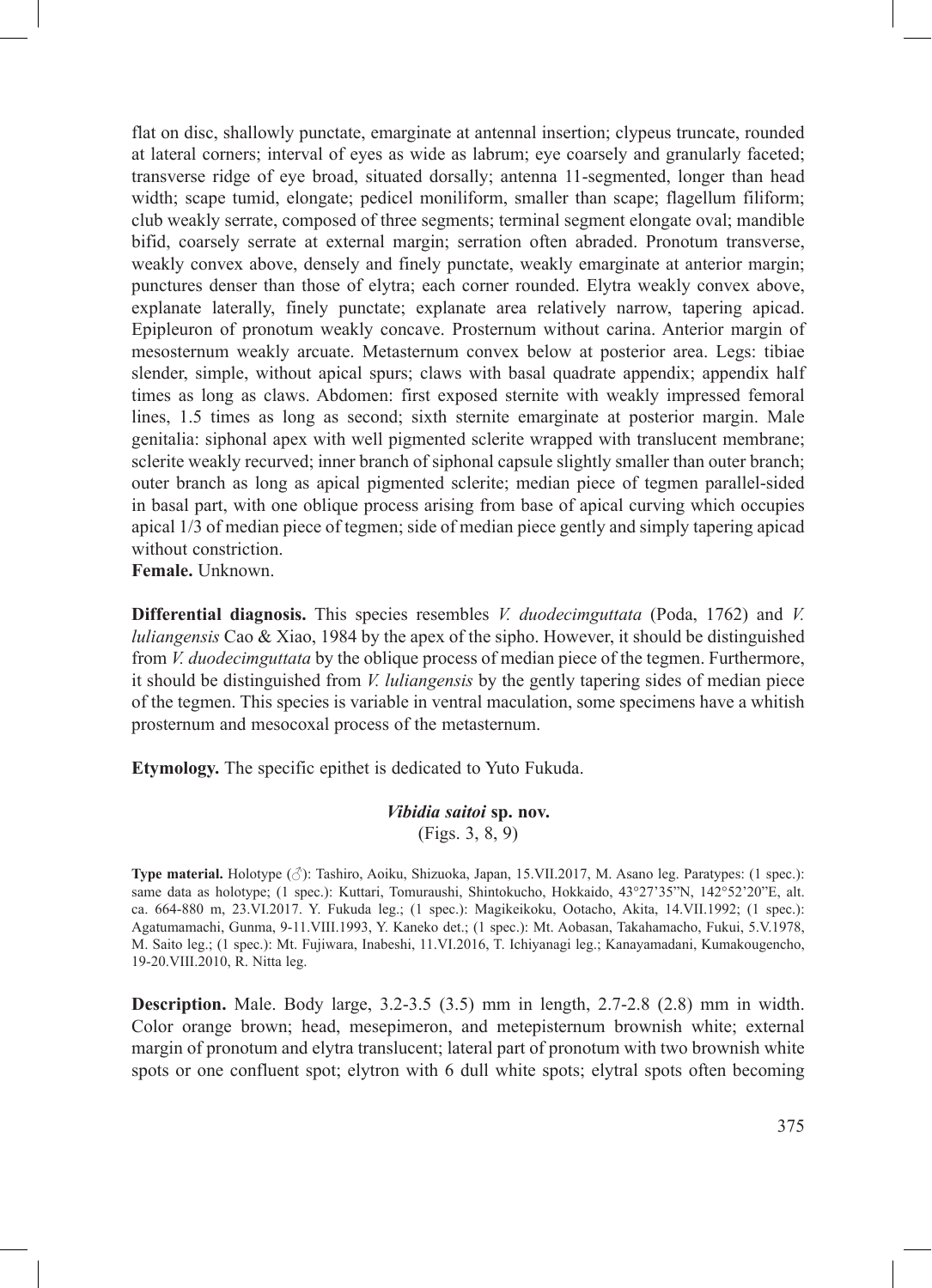smaller. Integument glabrous. Head concealed by pronotum, flat on disc, shallowly punctate, emarginate at antennal insertion; clypeus truncate, rounded at lateral corners; interval of eyes as wide as labrum; eye coarsely and granularly faceted; transverse ridge of eye broad, situated dorsally; antenna 11-segmented, longer than head width; scape tumid, elongate; pedicel moniliform, smaller than scape; flagellum filiform; club weakly serrate, composed of three segment; terminal segment elongate oval; mandible bifid, coarsely serrate at external margin. Pronotum transverse, weakly convex above, densely and finely punctate, weakly emarginate at anterior margin; punctures denser than those of elytra; each corner rounded. Elytra weakly convex above, explanate laterally, finely punctate; explanate area relatively narrow, tapering apicad. Epipleuron of pronotum weakly concave. Prosternum without carina. Anterior margin of mesosternum weakly arcuate. Metasternum convex below at posterior area. Legs: tibiae slender, simple, without apical spurs; claws with basal quadrate appendix; appendix half times as long as claws. Abdomen: first exposed sternite with weakly impressed femoral lines, 1.5 times as long as second; sixth sternite emarginate at posterior margin. Male genitalia: siphonal apex with translucent flagellum and well pigmented sclerites; outer sclerite weakly recurved; inner one strongly recurved; inner branch of siphonal capsule slightly smaller than outer branch; outer branch as long as apical pigmented sclerites; median piece of tegmen parallel-sided in basal part, with one oblique process arising from base of apical curving which occupies apical 1/3 of median piece of tegmen; side of median piece gently and simply tapering apicad without constriction. **Female.** Not identified.

**Differential diagnosis.** This species resembles *V. korschefskii* (Mader, 1930) in the siphonal apex (Shenchang Xiangwen & Baohai 2013). However, this species has the process arising from the base of apical curving occupying 1/3 of median piece of tegmen, and a small siphonal capsule as long as outer apical flagellum of sipho. While the latter has the process arising from the base of apical curving which occupies 1/2 of median piece of tegmen, and the siphonal capsule longer than outer apical flagellum. Some of this species have smaller elytral spots. These spots might be useful to distinguish the species from *V. fukudai*.

**Etymology.** The specific epithet is dedicated to Masahiro Saito.

### *Thea* **Mulsant, 1846**

*Thea cincta* (Fabricius, 1798) and *Thea duodecimguttata* (Poda, 1762) were recorded by Crotch (1874) from Japan. They might correspond to *Kiiro koebelei* (Timberlake, 1943) and *Vibidia* spp. respectively. I have examined no specimen belonging to this genus collected in Japan.

### *Kiiro* **Kitano, 2014**

It contains many species previously belonging to *Illeis*. Members of this genus are distinguished one from another by the male genitalia. According to Anand, Gupta & Ghai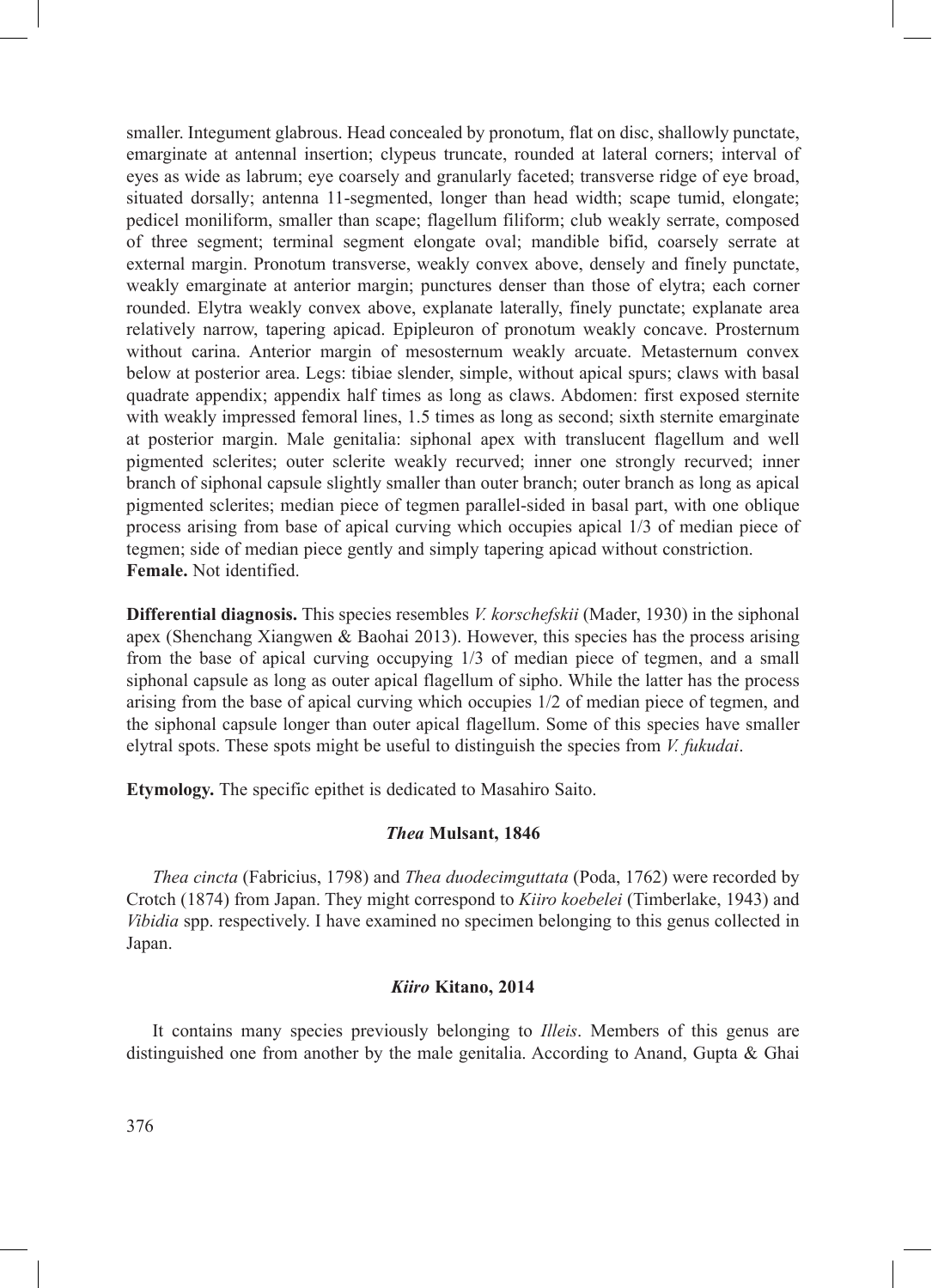

Figs. 1-3. Habitus: 1- *Halyzia ichiyanagii* sp. nov.; 2- *Vibidia fukudai* sp. nov.; 3- *Vibidia saitoi* sp. nov.



Figs. 4-9. Male genitalia; figs. 4, 6, 8. Tegmen; figs. 5, 7, 9. Apex of sipo: 4, 5- *Vibidia duodecimguttata*; 6, 7- *Vibidia fukudai* sp. nov.; 8, 9- *Vibidia saitoi* sp. nov.

(1990), *Illeis kapuri* Anand, Gupta & Ghai 1990 is rather different from other members. Then, it should be excluded from this genus by having the moderately dilated terminal segment of maxillary palpi and the appendix of the siphonal apex of male genitalia. It might belong to *Thea* or *Vibidia.*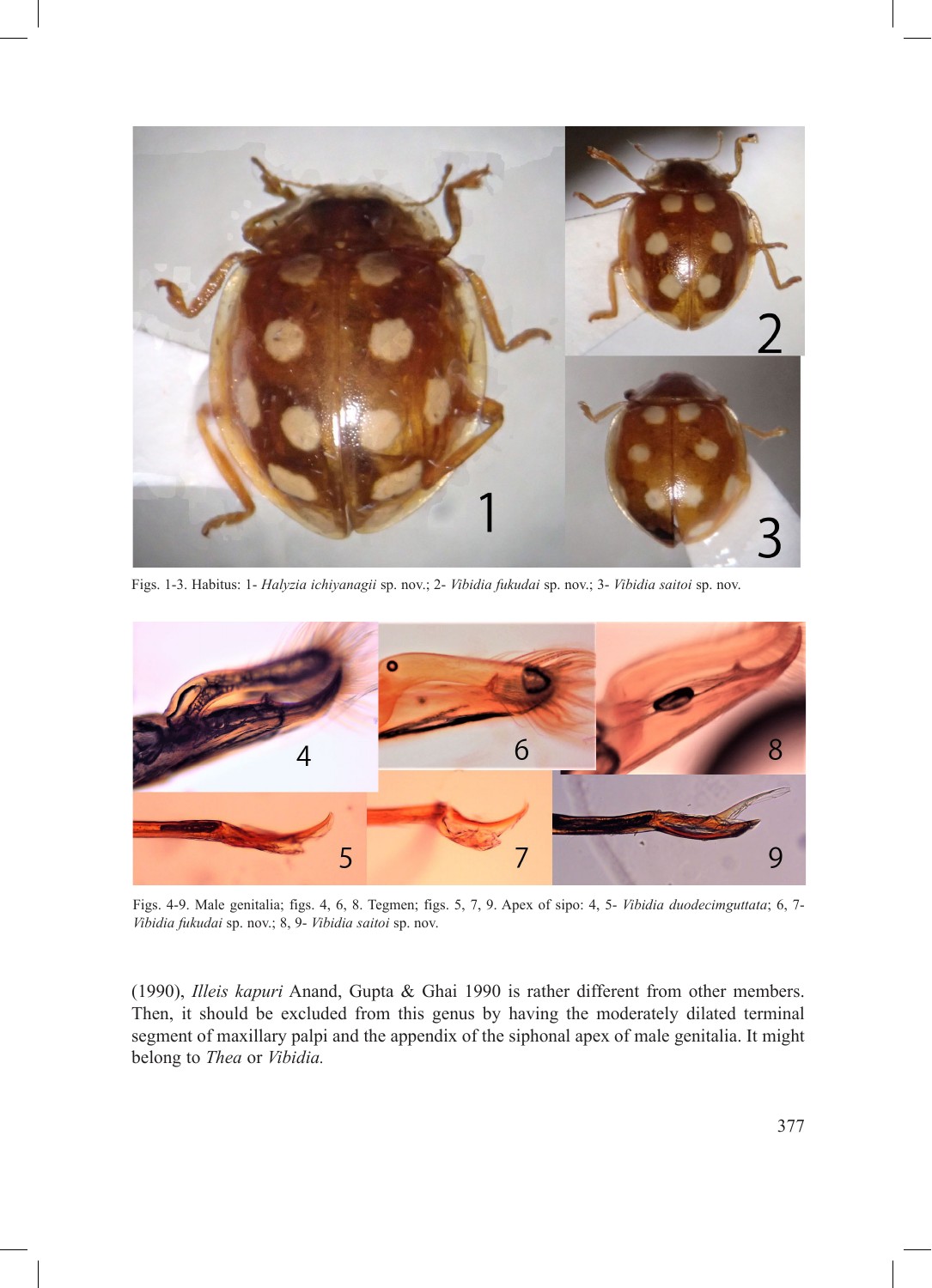### *Psyllobora* **Chevrolat, 1837**

*Psyllobora vigintimaculata* (Say, 1824) is the only species of this genus present in Japan, but many species occur in South America. There are insufficient specimens to define characters of this genus. The characters of the eye and prosternum might be important for this purpose.

## KEY TO TRIBES OF COCCINELLIDAE OCCURRING IN JAPAN AND NEIGHBORING AREAS

- 1. Anterior part of eye broadly developed, fused with clypeus, confluently prominent forward, without constriction between transverse ridge of eye and clypeus................................................................................ 2
- Anterior part of eye not developed in many genera or developed in some genera of Epilachnini Mulsant, 1846 and *Corystes* Mulsant, 1850; interval between transverse ridge of eye and clypeus constricted..................... 5
- 2. Antennal insertion visible in lateral view. Penultimate segment of antenna larger than adjacent segments. Maxilla large; maxillary palpi slender, geniculate; terminal segment and antepenultimate segment of maxillary palpi elongate, longer than penultimate segment. Prosternum with large elevated area; anterior area depressed.................................................................................................................... Shirozuellini Sasaji, 1967
- Antennal insertion not visible in lateral view, arising from ventral surface of head. Penultimate segment of antenna moderate in size. Maxilla moderate in size; maxillary palpi normal; terminal segment longer than any remaining segment; each of the remaining segments rather short .................................................................... 3
- 3. Interval between posterior corner of prosternum and elytral base relatively wide; posterior corner of pronotum widely rounded, reduced, or moderately developed, placed in lateral side of anterior corner; posterior margin of pronotum forming long arch. Inner margin of mandibles deeply emarginate. Interval between mesocoxae narrower than width of mesocoxa. Elytra with broad explanate area...................... Chirocorini Mulsant, 1846
- Interval between posterior corner of prosternum and elytral base relatively narrow; posterior corners of pronotum narrowly rounded to bluntly pointed, posterior margin of pronotum moderately arcuate. Inner margin of mandible moderately constricted, not emarginate. Interval between mesocoxae wider than width of mesocoxa, or as wide as it. Elytra without explanate area, or with narrow explanate rea ............................... 4
- 4. Mandible bifid, cleft at apex; two apical processes overlapping. Antennal second segment tumid, as long as first. Cardo moderately to widely elongate. Prosternum large; prosternal process long, slender, with carina; lateral part largely exposed. Interval between mesocoxae as wide as width of mesocoxa; border between mesosternum and metasternum normal. Tibiae moderately to strongly explanate, angulate externally. Fifth visible sternite as long as sixth. Head transverse; eyes widely separated. Body pubescent................................
- .................................................................................................................................. Platynaspini Mulsant, 1846 - Mandible bifid; two apical processes separated. Antennal second segment small, shorter than first. Cardo moderate in width. Prosternum short, small; prosternal process short, broad; lateral part largely concealed by foretibia. Interval between mesocoxae as wide as width of mesocoxa, or wider than it; border between mesosternum and metasternum often reduced. Tibiae slender to moderately broad. Fifth visible sternite twice as long as fourth; sixth hardly visible. Body pubescent to glabrous. ............................ Telsimiini Casey, 1899
- 5. Antenna with large, elongate, abrupt, and oval club. Interval between maxillae narrow; basal part of labium slender. Body minute to small. Antennal insertion exposed dorsally. Eye coarsely and granularly faceted. Basal part of inner margin of mandibles not angulate. Maxillary palpi geniculate; terminal segment and antepenultimate segment of maxillary palpi elongate, longer than penultimate segment; terminal segment elongate, tapering apicad. Mesocoxae moderately to widely separated; interval as wide as width of mesocoxa or wider than it................................................................................................................................................... 6
- Antenna with indistinct club or large circular terminal segment. Interval between maxillae moderately separated; labium and basal part of labium moderate in width......................................................................... 8
- 6. Anterior area of head short, not elongate. Antennal club composed of one segment; terminal segment of antenna large, elongate oval, as long as the remained segments of flagellum combined. Prosternum with large elevated central area; anterior part of prosternum widely protruding forward. Body glabrous to sparsely pubescent. First visible sternite and terminal sternite large; each of segments between them rather short ........ .............................................................................................................................. Serangiini Blackwelder, 1945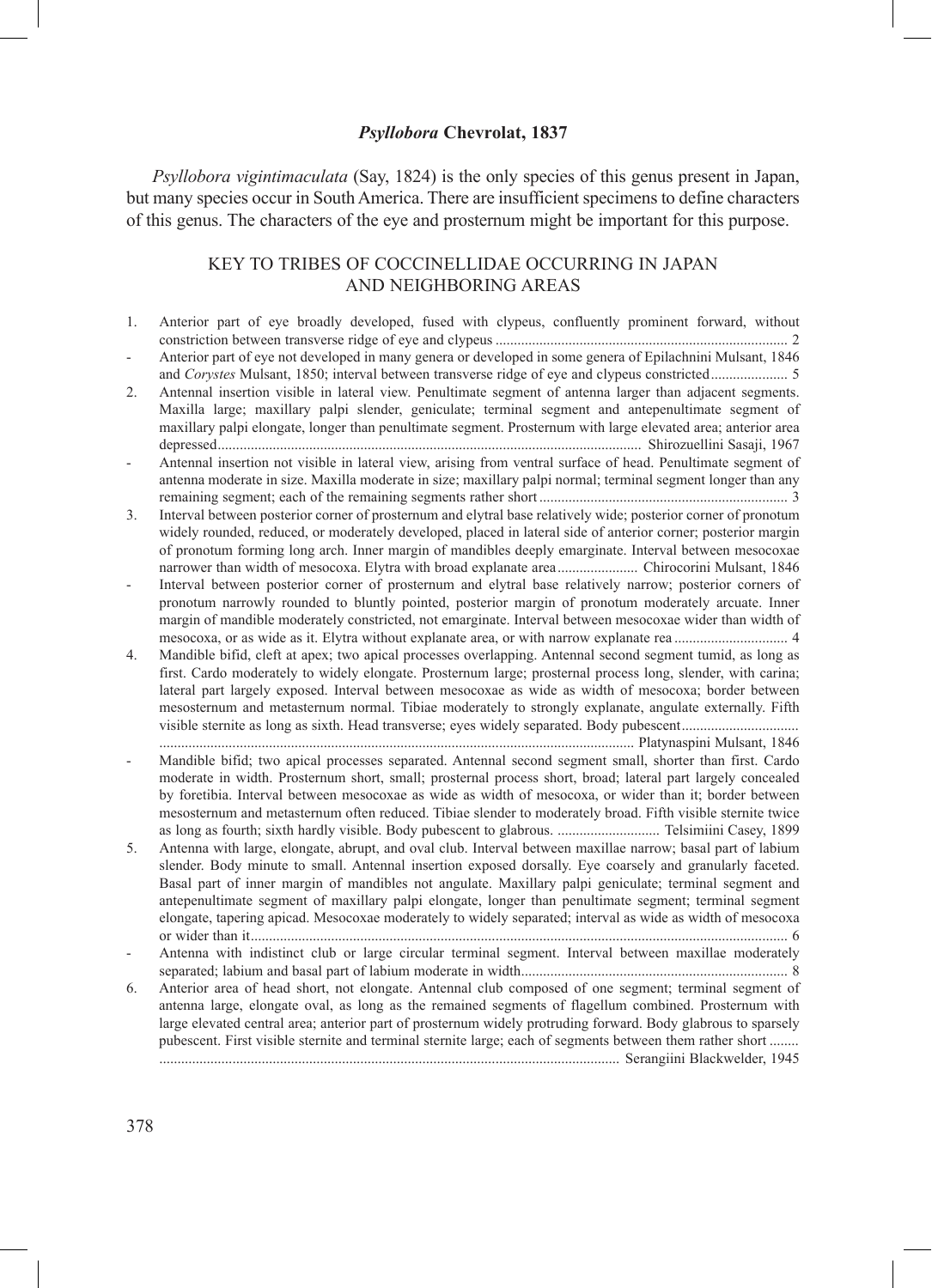|               | Anterior area of head normal to elongate. Antennal club composed of two or three segments. Prosternum<br>with small elevated area on center. Anterior part of pronotum not protruding forward, or narrowly protruding                                                                                                                              |
|---------------|----------------------------------------------------------------------------------------------------------------------------------------------------------------------------------------------------------------------------------------------------------------------------------------------------------------------------------------------------|
| 7.            | Prosternum with narrowly elevated central area arising from anterior margin to tip of coxal process; lateral                                                                                                                                                                                                                                       |
|               | Prosternum with T-shaped elevated area; coxal process with carina not reaching anterior margin of                                                                                                                                                                                                                                                  |
| 8.            | Mandible multidentate; inner margin without angulate mola. Antenna long; antennal insertion exposed<br>dorsally. Interval between mesocoxae narrower than width of mesocoxa. In many genera body highly convex                                                                                                                                     |
|               |                                                                                                                                                                                                                                                                                                                                                    |
| 9.            |                                                                                                                                                                                                                                                                                                                                                    |
|               |                                                                                                                                                                                                                                                                                                                                                    |
| 10.           | Body moderate in size, elongate oval. Antenna long. Mesocoxae moderately separated; interval as wide as                                                                                                                                                                                                                                            |
| $\frac{1}{2}$ | Body minute, short oval. Antenna short. Mesocoxae widely separated; interval wider than mesocoxa; border                                                                                                                                                                                                                                           |
| 11.           | Terminal segment of antenna large and circular. Pronotum with lateral sulcus apart from lateral margin. Body                                                                                                                                                                                                                                       |
|               | Terminal segment of antenna small to intermediate in size. Pronotum without sulcus apart from lateral                                                                                                                                                                                                                                              |
| 12.           | Antepenultimate segment of antenna large, longer than adjacent segments. Scutellum large. Elytral epipleura                                                                                                                                                                                                                                        |
|               | with depression for receiving legs. Body small, glabrous. Eye finely faceted.  Hyperaspini Mulsant, 1846                                                                                                                                                                                                                                           |
|               | Antepenultimate segment of antenna longer as long as adjacent segments. Scutellum of intermediate to small                                                                                                                                                                                                                                         |
| 13.           |                                                                                                                                                                                                                                                                                                                                                    |
|               |                                                                                                                                                                                                                                                                                                                                                    |
| 14.           | Anterior area of prosternum extending forward across the full width; anterior margin straight, concealing                                                                                                                                                                                                                                          |
|               | undersurface of retracted head. Dorsal surface of head largely exposed. First segment of antenna moderate in<br>size, not strongly protruding forward. Eye finely faceted; transverse ridge moderate in size. Antennal insertion<br>moderate in size, exposed dorsally. Maxilla moderate in size, half times as long as head. Undersurface of head |
|               | Lateral area prosternum extending forward; anterior margin of prosternum arcuately emarginate. Dorsal<br>surface of head hardly visible, concealed by pronotum. First segment of antenna large, arcuately protruding<br>forward. Eye coarsely faceted; transverse ridge long. Antennal insertion large, exposed dorsally. Maxilla large,           |
| 15.           | Elytral epipleuron short, narrow; apex reaching basal half of abdominal side. Antenna shorter than head width;                                                                                                                                                                                                                                     |
|               |                                                                                                                                                                                                                                                                                                                                                    |
|               | Elytral epipleuron long, narrow to broad; apex reaching apical half of abdominal side. Antenna short to long;                                                                                                                                                                                                                                      |
| 16.           |                                                                                                                                                                                                                                                                                                                                                    |
|               |                                                                                                                                                                                                                                                                                                                                                    |
| 17.           | Anterior margin of pronotum arcuately protruding apicad to conceal mouthparts. Eye coarsely to moderately                                                                                                                                                                                                                                          |
|               |                                                                                                                                                                                                                                                                                                                                                    |
|               | Anterior margin of pronotum not protruding apicad; mouthparts exposed. Eye moderately to finely faceted                                                                                                                                                                                                                                            |
| 18.           | Body hemispherical to oval in dorsal view, highly convex above. Antennal insertion exposed on dorsal surface                                                                                                                                                                                                                                       |
|               | of head; clypeus emarginate to receive antennal insertion. Transverse ridge of eye long; basal part thin.                                                                                                                                                                                                                                          |
|               | Femora broad, concealing tibia. Abdominal sternite flat; first visible sternite arcuate at posterior margin; sixth                                                                                                                                                                                                                                 |
|               |                                                                                                                                                                                                                                                                                                                                                    |
|               | Body oval, weakly to moderately convex above. Femora normal. Abdominal sternites normal.                                                                                                                                                                                                                                                           |
|               |                                                                                                                                                                                                                                                                                                                                                    |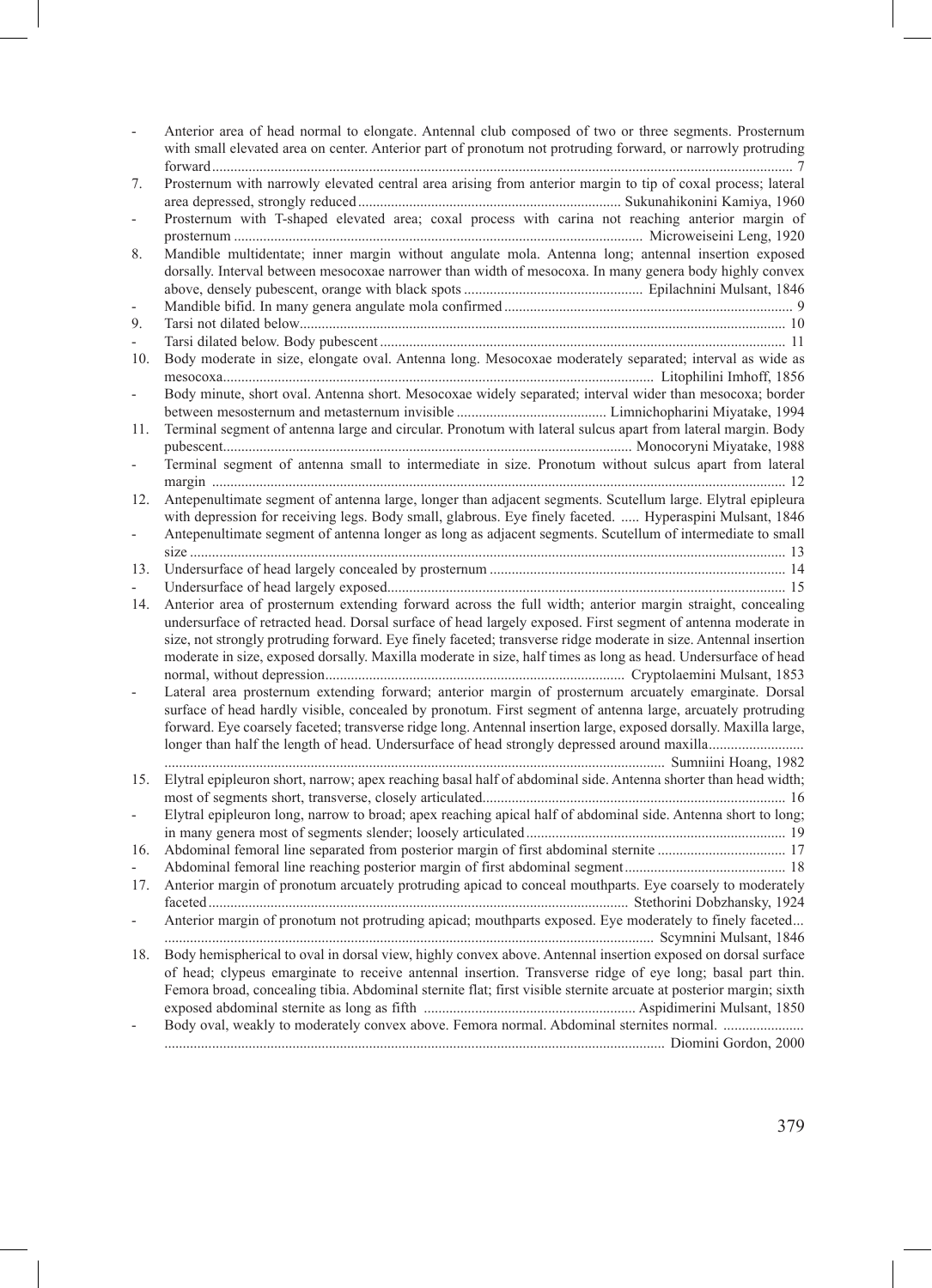| 19. | Transverse ridge of eye reduced, not exposed dorsally. Antenna short. Interval between mesocoxae narrow.                                                                                                                                                                                                                                                                                                                                                                                                                                         |
|-----|--------------------------------------------------------------------------------------------------------------------------------------------------------------------------------------------------------------------------------------------------------------------------------------------------------------------------------------------------------------------------------------------------------------------------------------------------------------------------------------------------------------------------------------------------|
|     | Prothorax short; prosternum with small elevated area on center; lateral part narrow, depressed. Eye densely                                                                                                                                                                                                                                                                                                                                                                                                                                      |
|     |                                                                                                                                                                                                                                                                                                                                                                                                                                                                                                                                                  |
|     |                                                                                                                                                                                                                                                                                                                                                                                                                                                                                                                                                  |
| 20. | Prosternum with broad central area surrounded by ridges reaching anterior margin; central area subparallel-                                                                                                                                                                                                                                                                                                                                                                                                                                      |
|     |                                                                                                                                                                                                                                                                                                                                                                                                                                                                                                                                                  |
| ÷,  | Prosternum without complete ridge reaching anterior margin, or with central area surrounded by ridges                                                                                                                                                                                                                                                                                                                                                                                                                                            |
|     |                                                                                                                                                                                                                                                                                                                                                                                                                                                                                                                                                  |
| 21. | First of antenna well tumid. Antennal club distinct, composed of four or five segments. Anterior margin of<br>prosternum protruding apicad, with cavity for receiving mouth parts. Maxillary palpi slender, geniculate;<br>terminal segment and antepenultimate segment of maxillary palpi elongate, longer than penultimate segment;<br>terminal segment weakly dilated. Femoral line of abdomen arcuate, complete, or composed of inner line<br>running from base to apex of first sternite and outer associate line  Plotinini Miyatake, 1994 |
|     | First segment of antenna relatively slender. Antennal club faintly dilated, composed of three segments.<br>Terminal segment of maxillary palpi slender, conical to weakly dilated. Antepenultimate segment of maxillary                                                                                                                                                                                                                                                                                                                          |
|     |                                                                                                                                                                                                                                                                                                                                                                                                                                                                                                                                                  |
| 22. | Mesocoxae widely separated. Anterior margin of metasternum between mesocoxae weakly produced                                                                                                                                                                                                                                                                                                                                                                                                                                                     |
| ÷,  | Mesocoxae narrowly separated. Anterior margin of metasternum between mesocoxae strongly produced                                                                                                                                                                                                                                                                                                                                                                                                                                                 |
| 23. | Eye finely faceted; transverse ridge small. Lateral carina of pronotum absent or weakly impressed.                                                                                                                                                                                                                                                                                                                                                                                                                                               |
|     |                                                                                                                                                                                                                                                                                                                                                                                                                                                                                                                                                  |
|     | Eye coarsely and granularly faceted; transverse ridge moderate in size. Antenna long. Lateral carinae of                                                                                                                                                                                                                                                                                                                                                                                                                                         |
|     |                                                                                                                                                                                                                                                                                                                                                                                                                                                                                                                                                  |
| 24. |                                                                                                                                                                                                                                                                                                                                                                                                                                                                                                                                                  |
|     |                                                                                                                                                                                                                                                                                                                                                                                                                                                                                                                                                  |
| 25. | Eye finely faceted. Mandible bifid, smooth at margin. Terminal segment of labial palpi slender, conical.                                                                                                                                                                                                                                                                                                                                                                                                                                         |
|     | Anterior area of pronotum pigmented. Terminal segment of maxillary palpi weakly to moderately dilated<br>Coccinellini Latreiile, 1807                                                                                                                                                                                                                                                                                                                                                                                                            |
|     | Eye coarsely and granularly faceted. Mandible bifid, serrate along ventral margin; serration often abraded.<br>Terminal segment of labial palpi tumid, pyriform. Anterior area of pronotum translucent. Terminal segment of                                                                                                                                                                                                                                                                                                                      |
|     |                                                                                                                                                                                                                                                                                                                                                                                                                                                                                                                                                  |

Taxonomical studies on tribes of Asian Coccinellidae were published by Kapur (1947), Miyatake (1961, 1988, 1991, 1994), and Sasaji (1967, 1968). Sasaji (1968, 1971) defined some subfamilies. At this point, I was unable to classify all the tribes into subfamilies. I assume that Coccidulinae consist of Coccidulini, Sumniini, Lithophilini, and Monocoryni, but these tribes are separated in the key. I omitted *Leptoscymnus* Iablokoff-Khnzorian, 1978 originally contained in Scymnini. This genus looks unique in Coccinellidae by the serrate three-segmented antennal club. It might belong to Scymnini by having a large elongate antennal first segment, short prosternum, widely separated mesocoxae, and complete abdominal femoral line. Sumniini Hoang, 1982 might be a junior synonym of Exoplectrini Crotch, 1874. Members of *Sumnius* have many characters of Exoplectrinae referred by Gordon (1994). Kovář (2007) directly contained *Sumnius* in Exoplectrinae without specifying the tribe. Photos (Escalona & Ślipiński 2012) of *Microfreudea* Fürsch, 1985 originally contained in Microweiseini show that the genus has many characters of Serangiini. If the key is applied to the genus, it belongs to Serangiini together with *Paracoelopterus* Normand, 1936. Carinodulini Gordon, Pakaluk & Ślipiński, 1989 omitted here is distinguished from all the tribes by the peculiar body shape and many sculptures on the integument.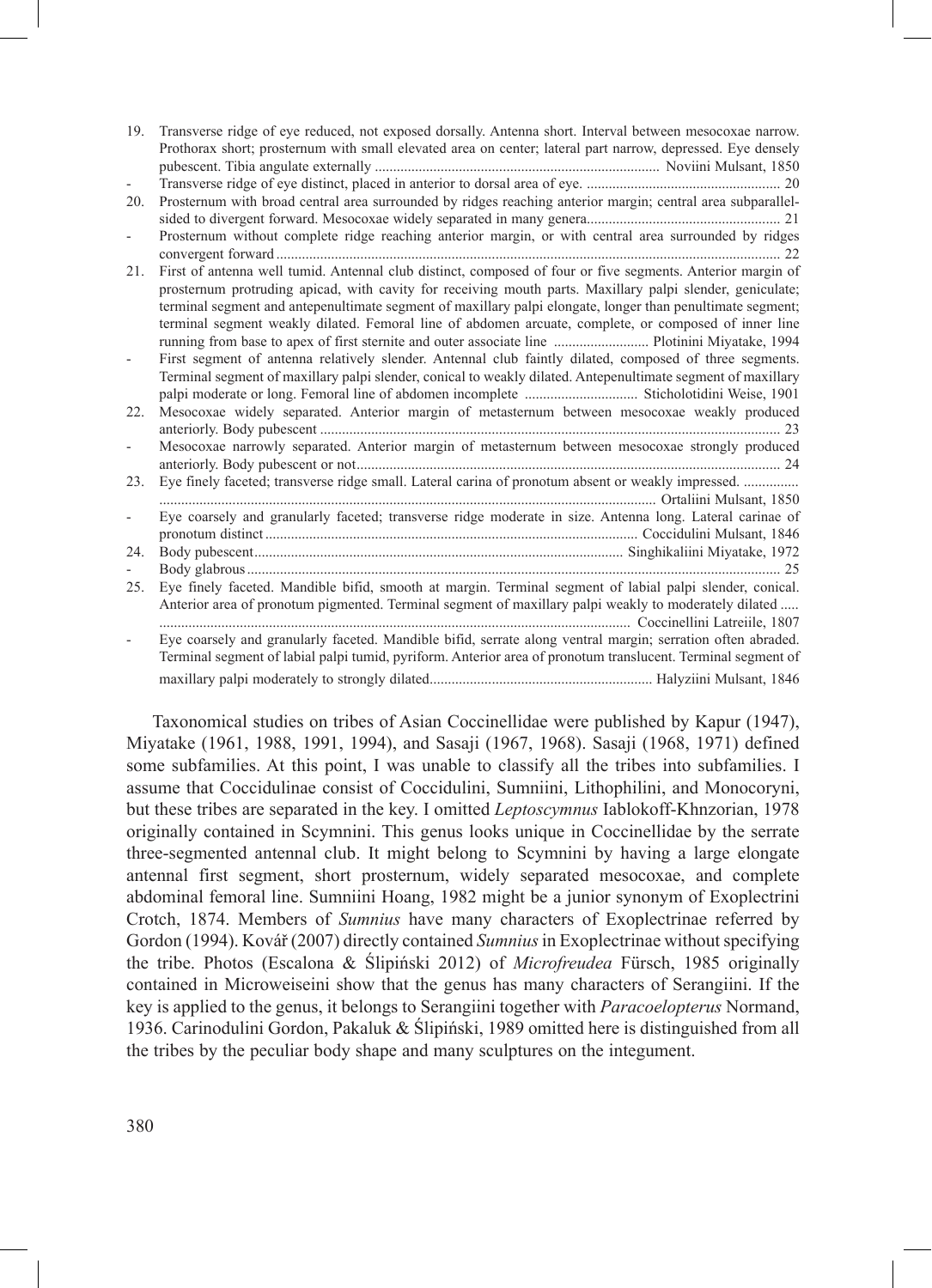## KEY TO GENERA RELATED TO HALYZIINI OCCURRING IN JAPAN AND NEIGHBORING AREAS

| 1.                       | Transverse ridge of eye small and indistinct. Prosternum short; anterior margin of prosternum deeply       |
|--------------------------|------------------------------------------------------------------------------------------------------------|
|                          | emarginate; lateral part of prosternum strongly sinuate, protruding forward. Body small, 2.0 mm in length. |
|                          | Sipho with elongate at apex. Spermatheca extremely long  Psyllobora vigintimaculata Say, 1824              |
| $\overline{\phantom{a}}$ |                                                                                                            |
| 2.                       |                                                                                                            |
| $\overline{\phantom{a}}$ |                                                                                                            |
| 3 <sub>1</sub>           |                                                                                                            |
|                          |                                                                                                            |
|                          |                                                                                                            |
|                          | Terminal segment of maxillary palpi moderately dilated; inner side shorter than outer side; apical margin  |
|                          |                                                                                                            |
| 4.                       | Dorsal surface of head almost concealed by pronotum. Elytra immaculate Kiiro Kitano, 2014                  |
| $\overline{\phantom{a}}$ |                                                                                                            |
| 5.                       | Body orange with whitish spots in dorsum. Spermatheca branched at base  Vibidia Mulsant, 1846              |

### **Scymnini Mulsant, 1846**

### *Scymnus* **(s. str.)** *yotsuhoshi* **Kitano, 2012**

This species was put into the subgenus *Neopullus* Sasaji, 1971 in the original description. However, it should be transferred to the nominotypical subgenus of *Scymnus* Kugelann, 1794 by having the indistinct femoral line of abdomen and classed into the group *S. frontalis* (Canepari, 1983) by the male genitalia.

ACKNOWLEDGEMENT. I would like to express my appreciation to Takashi Ichiyanagi, Takashi Kurihara, Junsuke Yamasako, Jiro Ogawa, Atsushi Imai, Susumu Matsuo, Ryohei Nitta, Yoshiki, Okahana, Nobuo ohbayashi, Minoru Tanaka, Kentaro Toyoshima, Masahiro Saito, Makoto Asano, Yuusuke Sakamoto, Yuto Fukuda, Andreas Pütz, Claudio Canepari for providing me with materials studied here. I am grateful to C. Canepari for the suggestion on *S. yotsuhoshi*.

### REFERENCES

- Anand R. K., Gupta A. K. & Ghai S. 1990: A new species *Illeis* Muls. From North India. *Reichenbachina* 27(23): 131-134.
- Canepari C. 1983: Le species italiane del Gruppo dello *Scymnus frontalis* Fa. Con descrizione di duo nouve species (Coleoptera Coccinellidae). *Giornale Italiano di Entomologia* 1: 179-204.
- Crotch G. R. 1874: *A revision of the coleopterous family Coccinellidae*. London: E. W. Janson. 311 pp.
- Escalona H. E. & Ślipiński A. 2012. Generic revision and phylogeny of Microweiseinae (Coleoptera: Coccinellidae). *Systematic Entomology* 37, 125–171.
- Gordon R. D. 1994: South American Coccinellidae (Coleoptera). Part IV: definition of Exoplectrinae Croth, Azyinae Mulsant, and Coccidulinae Croth; a taxonomic revision of Coccidulini. *Revista Brasileira de Entomologia* 38(3/4): 681-775.
- Iablokoff-Khnzorian S. M. 1978: Eine neue Coccinelliden-Gattung und Art vom Aralsee. *Beiträge der Akademie der Wissenschaften der Armenischen SSR* 67(2): 115-117.
- Iablokoff-Khnzorian S. M. 1986: Bemerkungen über einige Coccinellini der Alten Welt (Coleoptera, Coccinellidae). *Entomologische Abhandlungen* 50: 59-80.